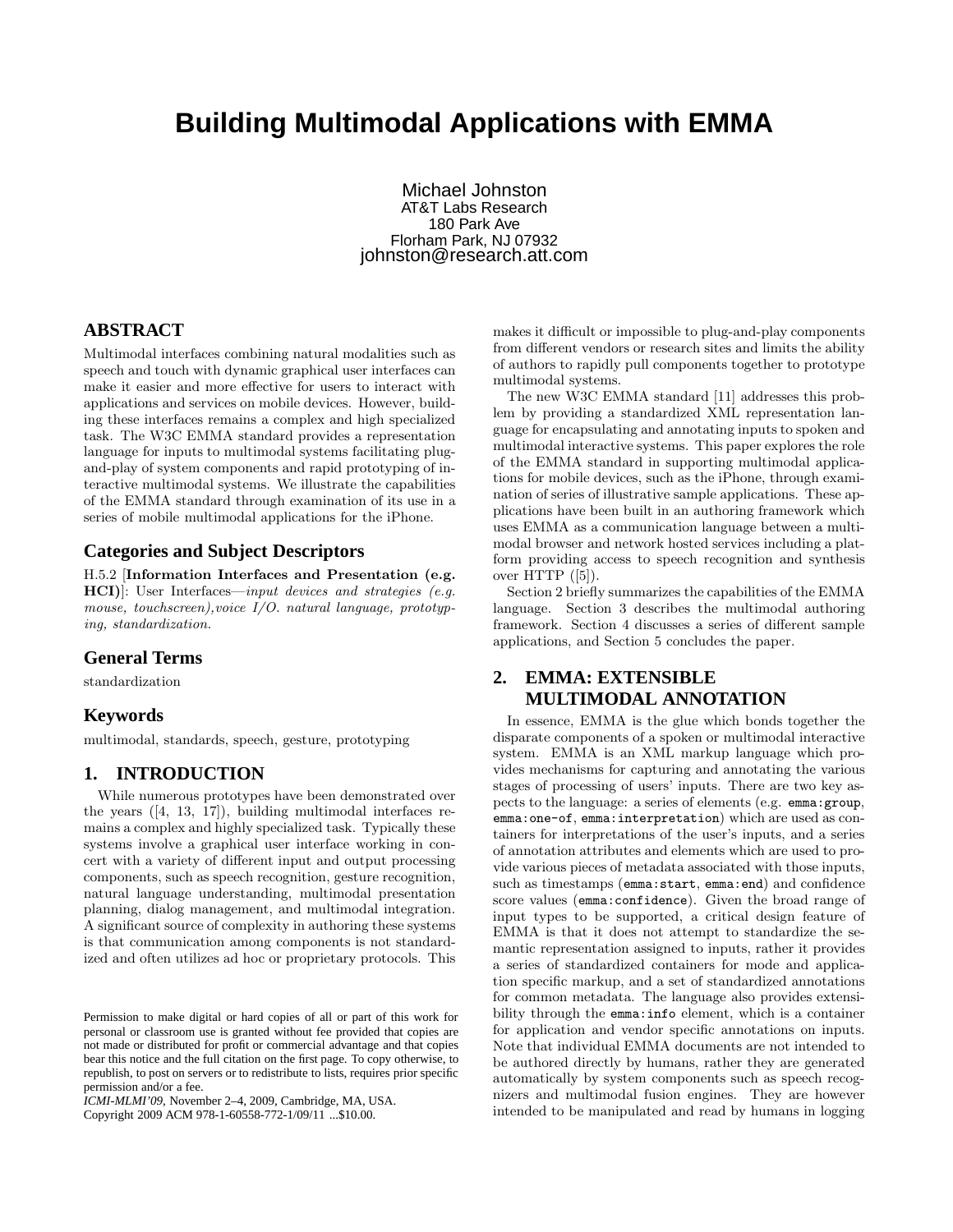```
<emma:emma version="1.0"
   xmlns:emma="http://www.w3.org/2003/04/emma"
   xmlns:xsi="http://www.w3.org/
   2001/XMLSchema-instance"
   xsi:schemaLocation="http://www.w3.org/2003/04/
    emma http://www.w3.org/TR/2009/
   REC-emma-20090210/emma.xsd"
   xmlns="http://www.example.com/example">
  <emma:one-of id="r1"
     emma:medium="acoustic" emma:mode="voice"
     emma:function="dialog" emma:verbal="true"
     emma:start="1241035886246"
     emma:end="1241035889306"
     emma:source="smm:platform=iPhone-2.2.1-5H11"
     emma:signal="smm:file=audio-416120.amr"
     emma:signal-size="4902"
     emma:process="smm:type=asr&version=asr_eng2.4"
     emma:media-type="audio/amr; rate=8000"
     emma:lang="en-US" emma:grammar-ref="gram1"
     emma:model-ref="model1">
   <emma:interpretation id="int1"
    emma:confidence="0.75"
    emma:tokens="flights from boston to denver">
      <flt><orig>Boston</orig>
           <dest>Denver</dest></flt>
    </emma:interpretation>
    <emma:interpretation id="int2"
     emma:confidence="0.68"
     emma:tokens="flights from austin to denver">
      <flt><orig>Austin</orig>
           <dest>Denver</dest></flt>
    </emma:interpretation>
  </emma:one-of>
  \langleemma\cdotinfo>
   <session>E50DAE19-79B5-44BA-892D</session>
  </emma:info>
  <emma:grammar id="gram1"
  ref="smm:grammar=flights"/>
  <emma:model id="model1"
   ref="smm:file=flights.xsd"/>
</emma:emma>
```
#### **Figure 1: Sample EMMA document**

and annotation tools. The specifics of the language are best explained by example. The EMMA document in Figure 1 is an example of the markup that might be produced by a natural language understanding component in a system for making air travel reservations. In this case, the user has requested information about flights from Boston to Denver.

All EMMA documents have the root element emma:emma. This has attributes indicating the version of EMMA and namespace and schema declarations. To simplify the presentation we will leave out the namespace information in the rest of the examples in this paper. The core of an EMMA document consists of a tree of container elements (emma:one-of, emma:group, and emma:sequence) terminating in a number of emma:interpretation elements. The emma:interpretation element is the main container for the semantic representation of a user input. In the example in Figure 1, the semantic representation is an XML element <flt> specifying an origin and destination for an airline

flight query. In this case there are two possible N-best interpretations of the user input and the element emma:one-of is used as a container for the two competing interpretations, each contained within an emma:interpretation. The other main container elements in EMMA are emma:group for grouping inputs and emma:sequence for representation of sequences of inputs. Annotations appearings on emma:one-of are assumed to apply to all of the emma:interpretation elements it contains. The annotations emma:medium and emma:mode provide a classification of user input modality. In this case, the medium is acoustic and the specific modality is voice. Multimodal inputs will have multiple values within their medium and mode attributes. The emma:function annotation differentiates, interactive dialog (dialog) from other uses such as recording and verification. The attribute emma:verbal is a boolean indicating whether the input is verbal or not. This is used, for example, to distinguish handwriting (letters) from freehand drawing (lines, areas) in pen input. The attributes emma:start and emma:end are absolute timestamps indicating the start and end of the user input signal in milliseconds from Jan 1 1970. emma:signal is a URI (Uniform Resource Identifier) valued attribute which identifies the location of the input signal, in this case an audio file. The emma:signal-size attribute indicates the size of that file in 8-bit octets. emma:source, also URI-valued, provides a description of the device which captured the input. This attribute has an important use case for mobile multimodal applications, where it can be used to indicate the kind of device used to capture the input, e.g. iPhone vs. Blackberry, including the specific model and operating system. emma:process is a description of the processing stage which resulted in the current interpretation(s). In the example, it indicates that the process was speech recognition (asr) and specifies the recognizer version. The emma:lang attribute indicates the language spoken in the input signal, in this case US English. The emma:media-type attribute contains the MIME type of the signal, and provides a convenient location for specifying the codec and sampling rate (AMR encoded audio at 8000hz in this case). If a grammar is used in the processing it can be specified in an emma: grammar element under emma: emma. The attribute emma:grammar-ref on the interpretations or emma:one-of indicates which grammar resulted in that interpretation. The use of a emma:grammar element combined with the attribute emma:grammar-ref allows for multiple grammars to be specified and individually referenced for each interpretation. Similarly the element emma:model is used for in-line specification or reference to the data model of the semantic representation. More than one model may be specified, and the emma:model-ref attribute is used to associate interpretations with specific models. The emma:info element is used here to introduce a vendor specific session identifier. On the emma:interpretation elements, the attribute emma:tokens indicates the particular string of words that were recognized and emma:confidence contains a confidence score between 0 and 1 for each interpretation.

The ability to represent uncertainty using emma:one-of and emma:confidence is critical for multimodal systems utilizing natural modalities such as speech and gesture recognition where there may be multiple possible interpretations of a user input. In addition to emma:one-of for N-best the standard also provides an element for representation of lattice inputs from speech and other modalities. In Section 4.3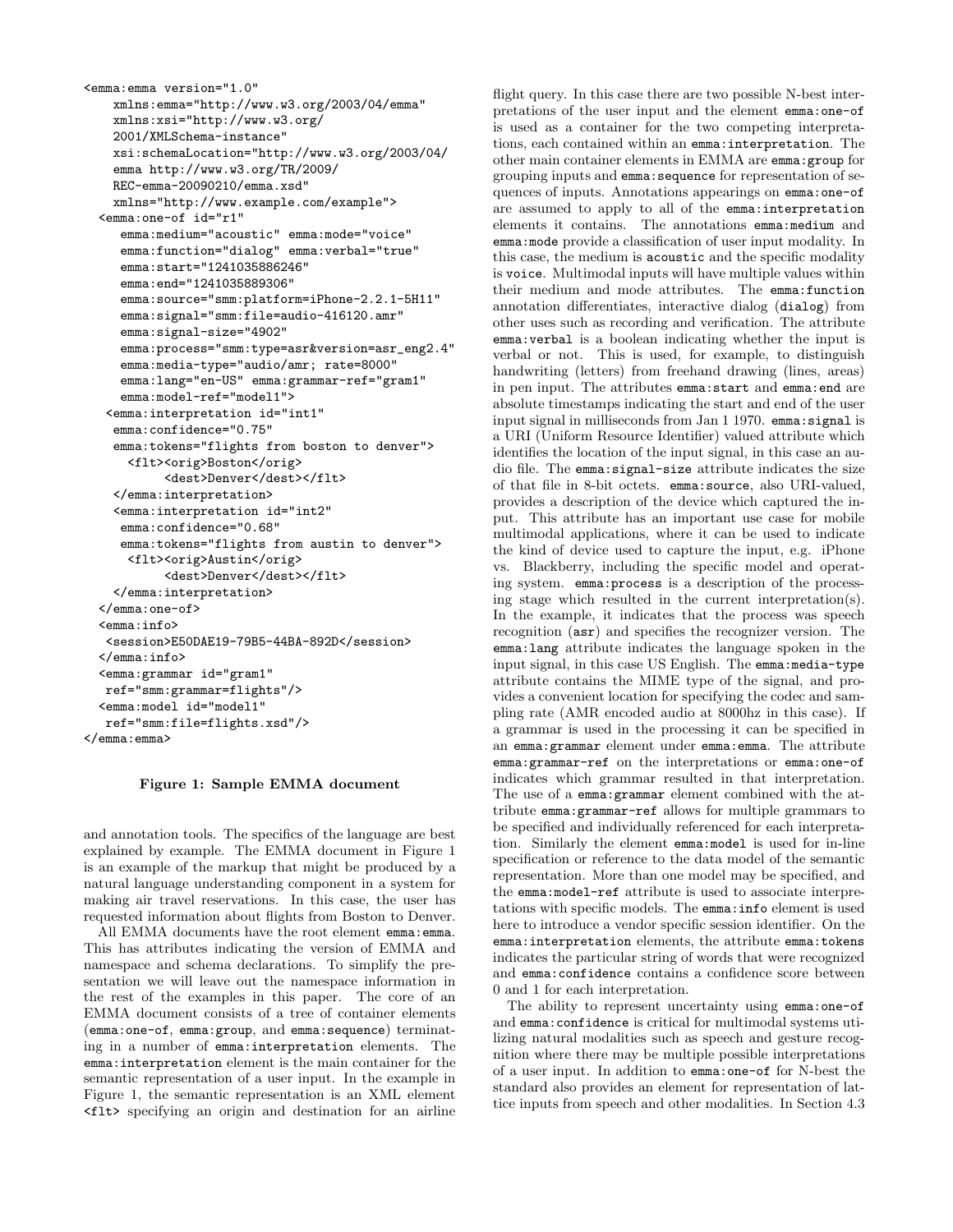we illustrate the use of emma:lattice for representation of a gesture lattice associated with touch or pen input.

The emma:derived-from and emma:derivation elements can be used to reference and contain the previous stage of processing that an interpretation or set of interpretations is derived from. See Sections 4.1 and 4.3 for unimodal and multimodal examples.

The use of XML as the language for representing user inputs facilitates the generation and parsing of EMMA documents by EMMA producers and consumers since tools for XML processing and parsing are readily available in almost all programming environments. There is no need to write a specific parser for decoding input representations, as in the case of proprietary protocols. It also facilitates the creation, viewing, and manipulation of log files for interactive systems, since these can be manipulated and extended using general purpose XML tools such as XPATH and XSLT.

# **3. MULTIMODAL RAPID PROTOTYPING FRAMEWORK**

The applications described in the next section were all built using a multimodal rapid prototyping framework which combines a multimodal browser with web services for speech recognition, speech synthesis, multimodal understanding, and database access. Figure 2 provides an overview of this framework and the communication among components.



**Figure 2: Multimodal architecture**

The multimodal client is a native application running on the iPhone which combines a full HTML browser with an audio capture and streaming component and a GPS component which provides access to geolocation and device orientation. Communication between the HTML browser and the audio and GPS components is established through HTTP access to a set of dedicated URL types (e.g. 'watson://asr...'), which are captured by the containing application and responses are returned through Javascript callbacks. This mechanism performs a similar function to SALT [18] and  $X+V$  [1] in that it supports multimodality through voice enablement of HTML content. The approach is closer to SALT in that, unlike X+V, the dialog logic is not specified in markup but rather is handled either in client code or a separate dialog server. Notably though, unlike SALT and X+V there is no direct extension of the markup language. The application is authored in standard HTML, CSS, and Javascript and speech capabilities are accessed through Javascript commands. This has facilitated the creation of multimodal browsers for multiple platforms. In addition to the iPhone client, there is also plugin for Safari, and a control for speech enablement of Internet Explorer. The scope of the mechanism is also broader in that in addition to speech functions, in the mobile browser, this mechanism is also used to query the GPS, accelerometer and other device characteristics.

The developer of each multimodal application authors their application using a combination of HTML, Javascript, and CSS, hosted on an application server. As each application is accessed the multimodal client loads the relevant files from the application server. As a result, changes in the application can be made and tested rapidly without recompiling and downloading a new native application to the device. This is an important property for rapid prototyping and testing of new applications and services, especially for trials and bucket testing where it may not be feasible to constantly update participant devices. Once users have the multimodal client on their device, making a new multimodal prototype available to them is simply a matter of adding it to the application server. Using an HTML browser is also important for rapid prototyping since it allows easy access to all of the graphical interface elements, layout mechanisms, and capabilities of HTML, CSS, and Javascript. The sample applications described in this paper all make use of a combination of Javascript and CSS that simulates the appearance of a native application, including a navigation bar, spinnable lists of results, and animated navigation between interface sections.

The HTTP-based Speech Mashups platform ([5]) enables developers to easily add speech capabilities to web applications, in much the same way that mechanisms such as Googlemaps, Livemaps, and Yahoo! maps enable easy integration of dynamic mapping capabilities. The platform provides HTTP access to both speech recognition (ASR) and synthesis (TTS). In the case of ASR, in response to a Javascript command in the HTML browser, the audio component in the multimodal client collects audio and streams it over HTTP to the speech server, which uses the Watson recognizer ([6]) to perform ASR and return an EMMA document containing the recognition results. Parameters can be set in the HTTP request to the ASR to request N-best, in which case multiple results are returned in emma:one-of. In the case of TTS, an SSML document is posted from the multimodal client to the mashup server, and an HTTP stream of audio is returned and played on the client. Critically, in addition to HTTP access at runtime for recognition, the speech mashup platform also supports HTTP access for posting and compiling grammars, and a user portal where developers building prototypes can upload and manage grammar models. Both fixed deterministic grammars (SRGS[10], SISR[16]) and stochastic language models are supported. The portal also supports monitoring of ASR logs and provides tools for rapid online transcription of audio. See [7] for description of a similar framework and portal. Note that one of the significant differences here is the adoption of standards-based approach utilizing EMMA. See also [15] for discussion of the use of EMMA in the development of a mobile system for accessing the semantic web.

The multimodal fusion server utilizes finite state methods [12] for combination and understanding of speech with tactile gesture inputs, such as touch and pen. This server can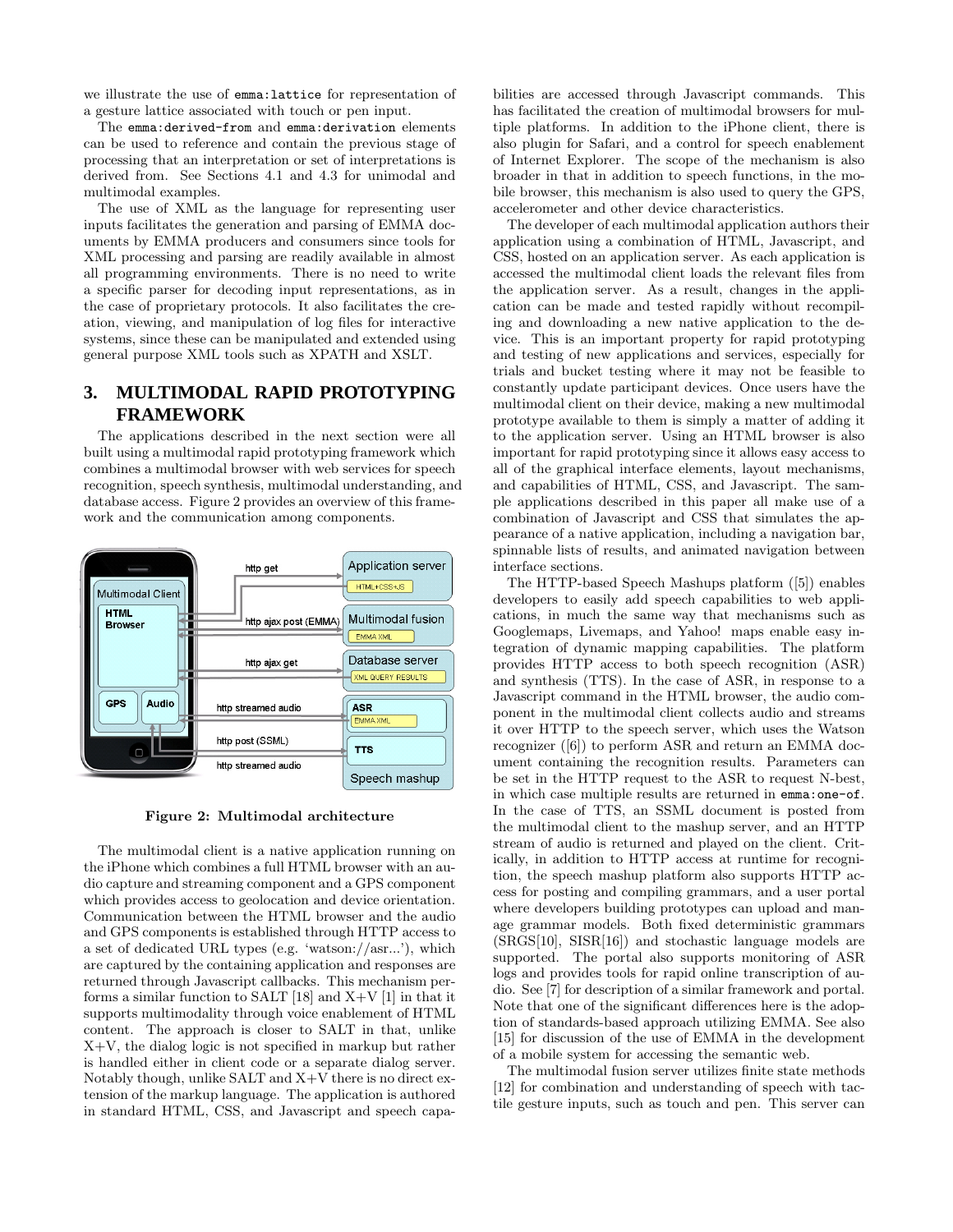also be used for unimodal spoken language understanding, in which case the gesture input is empty. Access to this server is through HTTP. In the sample applications here an AJAX request is made from Javascript in the client application. An EMMA XML document containing the speech string and/or a gesture lattice is posted to the server and the server returns an EMMA XML document containing the combined interpretation. If no intepretation is available, then the server returns an empty emma: interpretation annotated as emma:uninterpreted="true". The server also supports the use of finite state edit machines [2] for multimodal understanding, enabling the coupling of a stochastic language model for recognition with a deterministic finite state integration and understanding model.

The final server used in the rapid prototyping framework is a simple database server using SQLite which provides access through AJAX to the underlying database used in the application. This server provides a URL syntax for specification of the database to be queried, specific constraints on fields, and the fields to be returned. The mechanism also allows specification of the format of the results to be returned, and the server returns results as an XML document containing a number of records. These XML results are then manipulated in the client Javascript code in order to dynamically create HTML content for displaying lists of results or details regarding items the user searches for. The database server is set up to be general purpose. Since the client can specify the data to be returned, it's format, and the database to be queried, it can easily be reused for a range of different applications (e.g. movies, books, restaurants, corporate directory) without modification of the database server itself.

In the architecture and sample prototype applications described here, access to resources, such as ASR, multimodal understanding, and database lookup are handled as separate HTTP queries. This increases the number of network roundtrips, though in testing we have not found this to be a significant source of latency. The advantage of this approach for prototyping is that it allows centralization of application logic in the client code, simplifying authoring, and allows easy implementation of feedback mechanisms on the user interface as each stage of processing takes place. Also, in several cases, such as presenting N-best recognition results, the interface designer may want to seek user input or confirmation between processing stages. The architecture also provides a number of mechanisms for tighter integration of processing stages which can avoid the multiple HTTP requests. The mashup platform allows for specification of a 'posturl' in an ASR query, so that instead of being returned directly to the client, the results of a speech recognition are passed to another server for processing. Also the Watson ASR engine supports specification of commands (in Python) to be executed on the speech recognition results. Both of these mechanisms enable implementation of single query HTTP access, where audio packets are sent to the ASR server and the result that comes back is a list of database entries. Note however that this can significantly complicate iterative development at the prototyping stage since the application logic is distributed over multiple different parts of the system.

### **4. SAMPLE APPLICATIONS**

We consider four different application use cases. The first and simplest is a multimodal voice search interface for finding movies in a mobile video-on-demand application (iMOD). The second application, iDA, is a corporate directory application which illustrates how emma:one-of can be used to support visual display of N-best recognition hypotheses. The third example, iMatch, shows how the emma:group element and the emma:derived-from element are used for representing fusion of multimodal inputs. In this example, we also illustrate the use of emma:lattice for representation of gesture input. The fourth example considers the use of emma:group for grouping speech with GPS coordinates.

### **4.1 iMOD: Movie on Demand**

As more and more content becomes available to consumers, through services such as IPTV, video-on-demand, and music download and subscription services, it is increasingly difficult for users to find the content they want. One way to address this problem is using a speech-enabled multimodal interface to search and browse for media content ([14, 19]).

| $\overline{\bullet}$ T&TA line | 2:42 PM     | <b>BE</b>     | $\overline{\bullet}$ T&TA line<br>2:42 PM | F.            |
|--------------------------------|-------------|---------------|-------------------------------------------|---------------|
|                                | <b>iMOD</b> | <b>Speak</b>  | <b>Showings</b><br><b>IMOD</b>            | <b>Stop</b>   |
| Search                         |             | $\mathcal{P}$ | Sleeper                                   | >             |
| <b>Select</b>                  |             | $\mathcal{P}$ | <b>Annie Hall</b>                         | >             |
|                                |             |               | Manhattan                                 | $\mathcal{P}$ |
|                                |             |               | <b>Manhattan Murder Mystery</b>           | $\mathcal{P}$ |
|                                |             |               |                                           |               |
|                                |             |               |                                           |               |



**Figure 3: iMOD interface**

The iMOD system, built using the framework described above, enables users to search and browse for movies on the iPhone based on range of different constraints, such as title, genre, cast, or director. Queries can be in natural language and can freely combine different constraints. From the initial screen (Figure 3, top left), the user hits the 'Speak' button and issues a spoken command, for example "comedy movies directed by Woody Allen and starring Diane Keaton". This results in display of spinnable list of titles (top right), and user can select individual titles to view details and play the content (bottom left).

EMMA documents are used both for communication with the ASR server and with the multimodal fusion server, which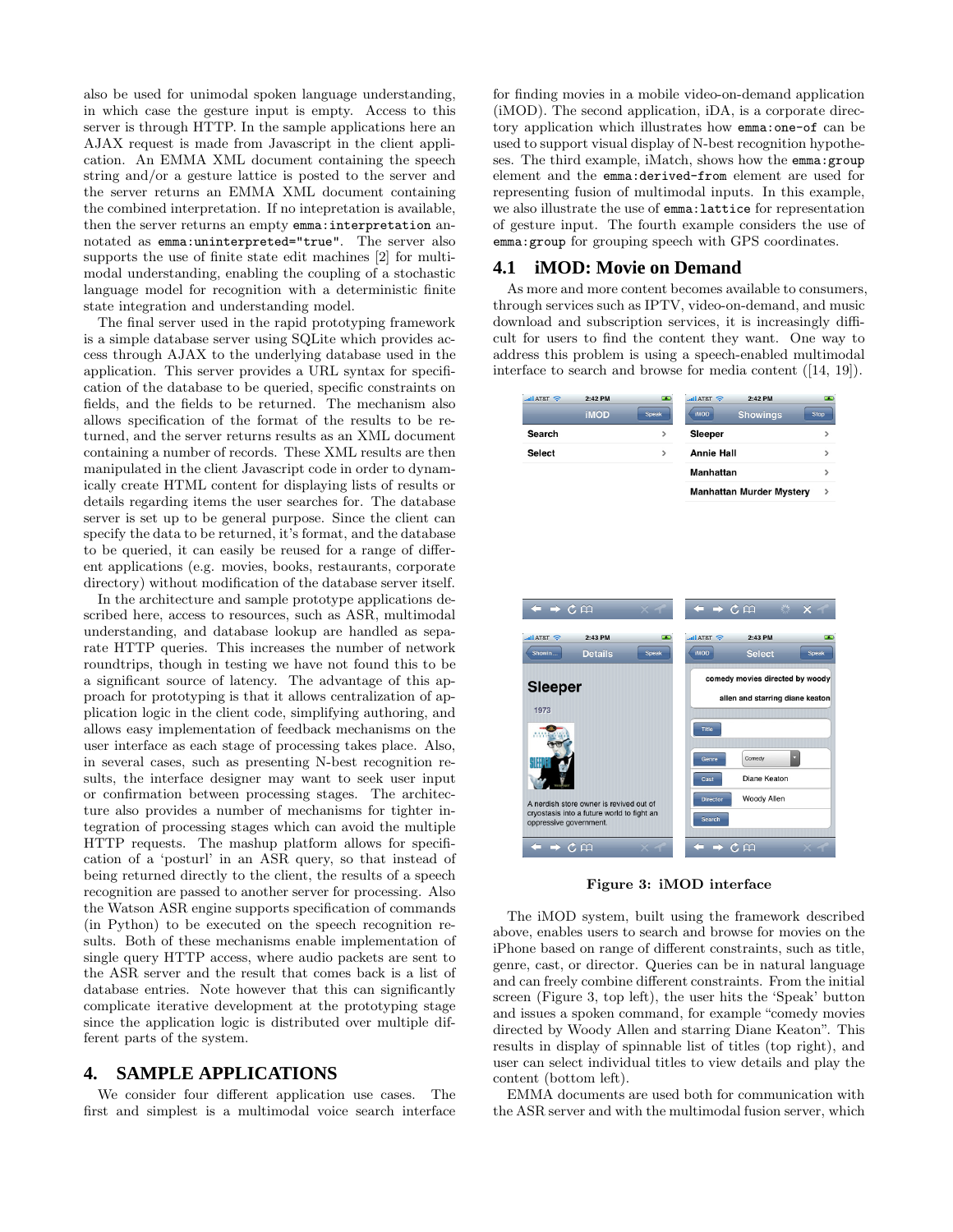in this case is used for unimodal spoken language understanding. In the example described above, after the user hits the 'Speak' button audio is streamed over HTTP to the ASR server through the speech mashup, and then it returns an EMMA document containing a single recognition result (Figure 4). For the sake of presentation we will leave out the full set of annotation elements and attributes, focusing on the core set pertinent to the presentation here.

#### <emma:emma>

```
<emma:interpretation
 id="int1"
  emma:medium="acoustic" emma:mode="voice"
  emma:function="dialog" emma:verbal="true"
  emma:start="1241035986246"
  emma:end="1241035989306"
  emma:confidence="0.8" emma:lang="en-US"
  emma:process="smm:type=asr&version=asr_eng2.4"
  emma:media-type="audio/amr; rate=8000">
   <emma:literal>comedy movies directed by woody
   allen and starring diane keaton</emma:literal>
</emma:interpretation>
```
</emma:emma>

#### **Figure 4: EMMA response from ASR**

This document is then sent from the multimodal client to the Multimodal fusion server as an HTTP post. The Multimodal fusion server returns the EMMA document in Figure 5 to the client. Here we see the capabilities in EMMA for representing the relationships between multiple stages of processing. The element emma:derived-from provides a reference to the resource emma: interpretation from which this new emma:interpretation was derived. The element emma:derivation is used as a container for the earlier stage of processing. Note that any annotations which appear on the earlier stage of processing (int1) are assumed to apply the later stage (int2) unless they are explicitly restated (such as emma:process and emma:confidence). The semantic interpretation from this document (<query>) is used by the client to build a URL expressing a database query and this is then issued to the database server. The database server returns an XML document containing details for each of the matching movies, and these are used by the client code to build an HTML list of results which is dynamically inserted into the results view (top right in Figure 3). In addition to issuing the database query when the EMMA document in Figure 5 is received the semantic representation is used to populate an interface Figure 3 (bottom right) which users can navigate to in order to repair errors or refine their query and reissue it. This can be done using either speech, keyboard input, or for some parameters using graphical widgets. For example, in our example case the user touches the 'Cast' button says "Mia Farrow", then hits 'Search' in order to issue the search "comedy movies directed by Woody Allen and starring Mia Farrow".

#### **4.2 iDA: corporate directory application**

The iDA prototype allows users to search a corporate directory using speech. For example, the user might say "John Smith" or "John Smith Florham Park New Jersey". The system provides details for each listing, and supports one touch

```
<emma:emma>
  <emma:interpretation
   id="int2"
    emma:tokens="comedy movies directed by woody
                 allen and starring diane keaton"
    emma:confidence="0.7"
    emma:process="smm:type=fusion&version=mmfst1.0">
    <query><genre>comedy</genre>
           <dir>woody_allen</dir>
           <cast>diane_keaton</cast></query>
    <emma:derived-from resource="#int1"/>
  </emma:interpretation>
  <emma:derivation>
  <emma:interpretation id="int1"
     emma:medium="acoustic" emma:mode="voice"
     emma:function="dialog" emma:verbal="true"
     emma:start="1241035986246"
     emma:end="1241035989306"
     emma:confidence="0.8" emma:lang="en-US"
     emma:process="smm:type=asr&version=asr_eng2.4"
     emma:media-type="audio/amr; rate=8000">
      <emma:literal>comedy movies directed by woody
      allen and starring diane keaton</emma:literal>
  </emma:derivation>
  </emma:derivation>
</emma:emma>
```
#### **Figure 5: EMMA from fusion server**

dialing, messaging, or mapping of the individual's location. In this example we will see how emma:one-of can be used to leverage the graphical aspect of a multimodal interface to allow user selection among N-best recognition hypotheses.

Proper name recognition over long lists of names can be error prone. A significant advantage of a multimodal user interface, compared to unimodal speech, is that multiple different (N-best) recognition hypotheses can be presented to the user. This is particularly effective on devices with a touch display where a spinnable list can easily be used to pick among a list of names. EMMA provides support for N-best recognition hypotheses through the emma:one-of container element which contains a sequence of interpretation elements. Consider the sample query 'John Smith'. In the HTTP request that initiates recognition, multiple N-best results can be requested. The resulting EMMA document returned from the recognition server contains these multiple results in an emma:one-of element as in Figure 6. In this case the grammar being used is an SRGS grammar and SISR is used to build the output representation as an Ecmascript object which is then serialized to XML.

This EMMA document is received by the multimodal client, which reads it into its local document object model. The client application iterates over the emma:interpretation elements to build the list representation for display to the user as in Figure 7 (left). If the user clicks on an item a panel slides into view showing the number, address etc for the particular contact (Figure 7, right).

### **4.3 iMATCH: Local search with multimodal integration**

The iMATCH prototype provides a natural language interface for access to restaurant information. This prototype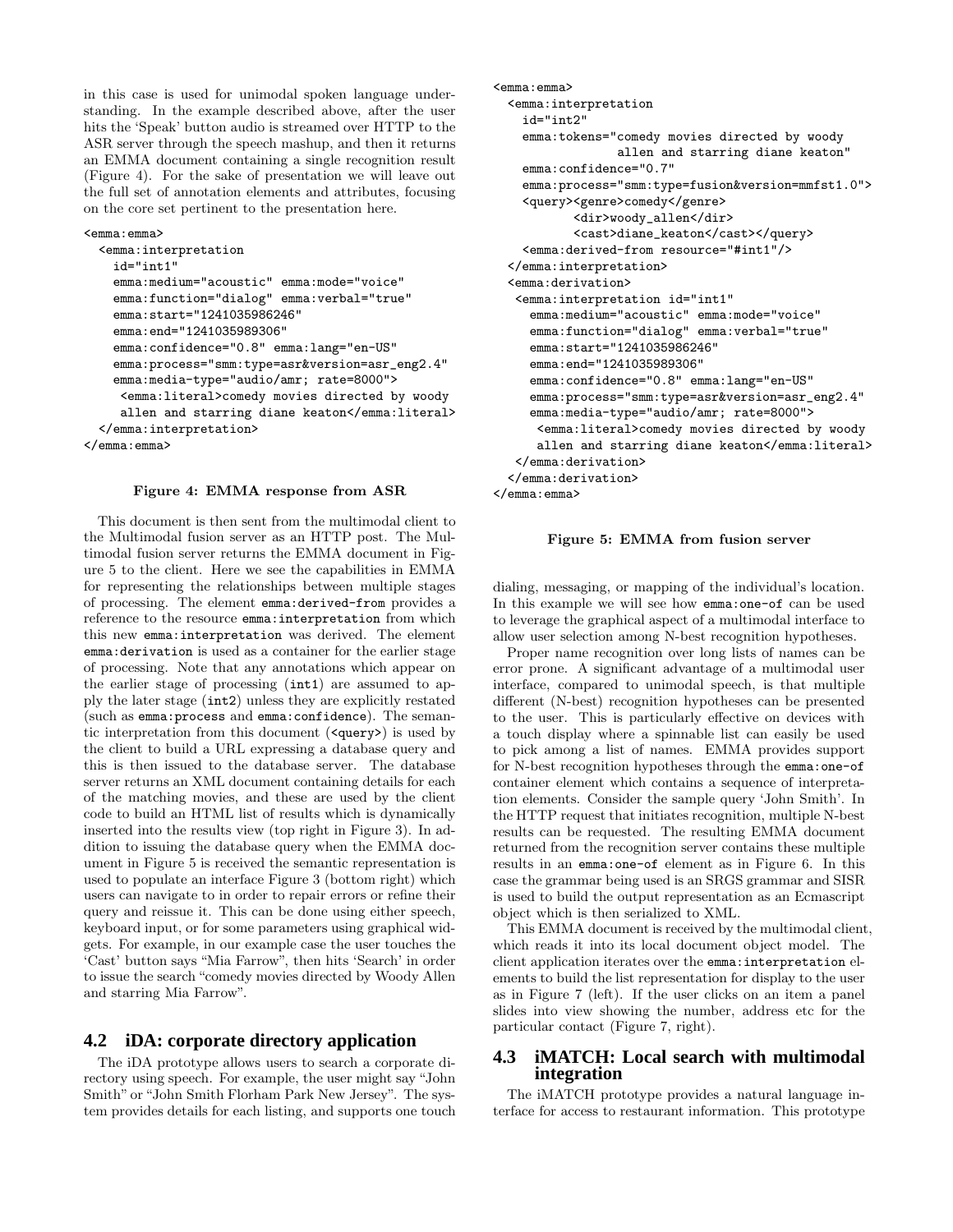| <emma:emma></emma:emma>                                            |  |  |  |  |
|--------------------------------------------------------------------|--|--|--|--|
| <emma:one-of <="" id="one-of1" td=""></emma:one-of>                |  |  |  |  |
| emma: medium="acoustic" emma: mode="voice"                         |  |  |  |  |
| emma: function="dialog" emma: verbal="true"                        |  |  |  |  |
| emma: lang="en-US" emma: start="1241641821513"                     |  |  |  |  |
| emma: end="1241641823033"                                          |  |  |  |  |
| emma: media-type="audio/amr; rate=8000"                            |  |  |  |  |
| emma: process="smm: type=asr&version=watson6">                     |  |  |  |  |
| <emma:interpretation <="" id="nbest1" td=""></emma:interpretation> |  |  |  |  |
| emma: confidence="1.00" emma: tokens="jon smith">                  |  |  |  |  |
| <pn>jon</pn> <ln>smith</ln>                                        |  |  |  |  |
|                                                                    |  |  |  |  |
| <emma:interpretation <="" id="nbest2" td=""></emma:interpretation> |  |  |  |  |
| emma: confidence="0.99" emma: tokens="john smith">                 |  |  |  |  |
| <fn>john</fn> <ln>smith</ln>                                       |  |  |  |  |
|                                                                    |  |  |  |  |
| <emma:interpretation <="" id="nbest3" td=""></emma:interpretation> |  |  |  |  |
| emma: confidence="0.99" emma: tokens="joann smith">                |  |  |  |  |
| <fn>joann</fn> <ln>smith</ln>                                      |  |  |  |  |
|                                                                    |  |  |  |  |
| <emma: <="" id="nbest4" interpretation="" td=""></emma:>           |  |  |  |  |
| emma: confidence="0.98" emma: tokens="joan smith">                 |  |  |  |  |
| <fn>joan</fn> <ln>smith</ln>                                       |  |  |  |  |
|                                                                    |  |  |  |  |
|                                                                    |  |  |  |  |
|                                                                    |  |  |  |  |

**Figure 6: EMMA N-best list of ASR hypotheses**

is in a similar application domain to the MATCH (Mobile Access To City Help) system [13], and like several other multimodal prototypes, combines voice and gesture input with a dynamic map display [4, 3, 9, 8]. The system supports search for restaurants based on business name, food type, and location. For example, in Figure 8 (left), the user has said "italian restaurants near the empire state building". The results can be viewed either as a spinnable list of results or as icons plotted on a map. Like iMOD, iMATCH provides an interface for multimodal error correction and iterative refinement for queries. iMATCH also supports multimodal integration. In this section, we show how EMMA can be used to represent multimodal combinations of speech with gesture input that are then processed and combined by the multimodal fusion server.

In order to combine speech and gesture inputs, the multimodal fusion server uses finite state language processing techniques [12]. The inputs to this process are a speech string and a lattice representing the the gesture input, in this case touch gestures on the display. As an example of a multimodal command, consider the query "italian restaurants near here" accompanied by a touch gesture on the map display (Figure 8 (right)). The diamond symbol indicates the location of the touch gesture. The speech input is sent to the ASR in the mashup server for processing and an EMMA interpretation document for the ASR result is returned, similar in form to Figure 4. At the same time as the audio is being transmitted the multimodal client also captures touch gestures on the display and these are represented in an EMMA lattice. In the finite state approach to multimodal integration [12], gestures, like speech, are represented as sequences of symbols. Sequence of gesture symbols can be represented as a series of emma:arc ele-

| $-11.$ AT&T $\approx$<br>7:40 PM<br><b>iDA</b><br><b>ITEST</b><br><b>Speak</b> | $\approx$ T&TA line<br>$2:49$ PM<br><b>Details</b><br><b>SPEAK</b><br><b>IDA</b> |
|--------------------------------------------------------------------------------|----------------------------------------------------------------------------------|
| Jon Smith                                                                      | <b>John Smith</b>                                                                |
| <b>John Smith</b><br>Joann Smith                                               | 123-456-7890                                                                     |
| Joan Smith                                                                     | <b>123 Company Drive</b>                                                         |
|                                                                                | <b>Acmeville, Acme</b><br>jsmith@acme.com                                        |
|                                                                                |                                                                                  |
|                                                                                |                                                                                  |
| $\leftarrow$ $\rightarrow$<br>$\mathcal{C}_1$ $\Omega$                         | $\leftarrow$ $\rightarrow$<br>$\alpha$ m                                         |

**Figure 7: iDA interface**



**Figure 8: iMATCH interface**

ments within an emma:lattice, which itself appears within emma:interpretation. The multimodal client uses the element emma:group as a wrapper for the multimodal combination of a touch gesture and the speech input (Figure 9). Note that the emma:group-info element can be used to provide information about the characteristics of the group, such as the temporal relationship between the elements to be combined. The emma:group element is used to show that the inputs are related to each other, but does not yet show their combined interpretation. This EMMA document represents a 'package' of multimodal input and is posted to the multimodal fusion server, which then returns an EMMA document capturing the combined interpretation (Figure 10). Note that in this case there are two emma:derived-from elements each pointing to the individual interpretation of one of the combining modalities within emma:derivation. This is used to build a database query which is then issued to the database server. In this application the database is an search engine supporting geographic queries and the set of italian restaurants closest to the specified coordinates are returned.

In this example, language understanding and multimodal integration are part of a single process. EMMA also provides a mechanism to facilitate implementation of two stage multimodal language processing. The attribute emma:hook can be added to an element in the semantic representation in order to indicate that content from another modality needs to be combined with the interpretation (Section 4.2.12 [11]).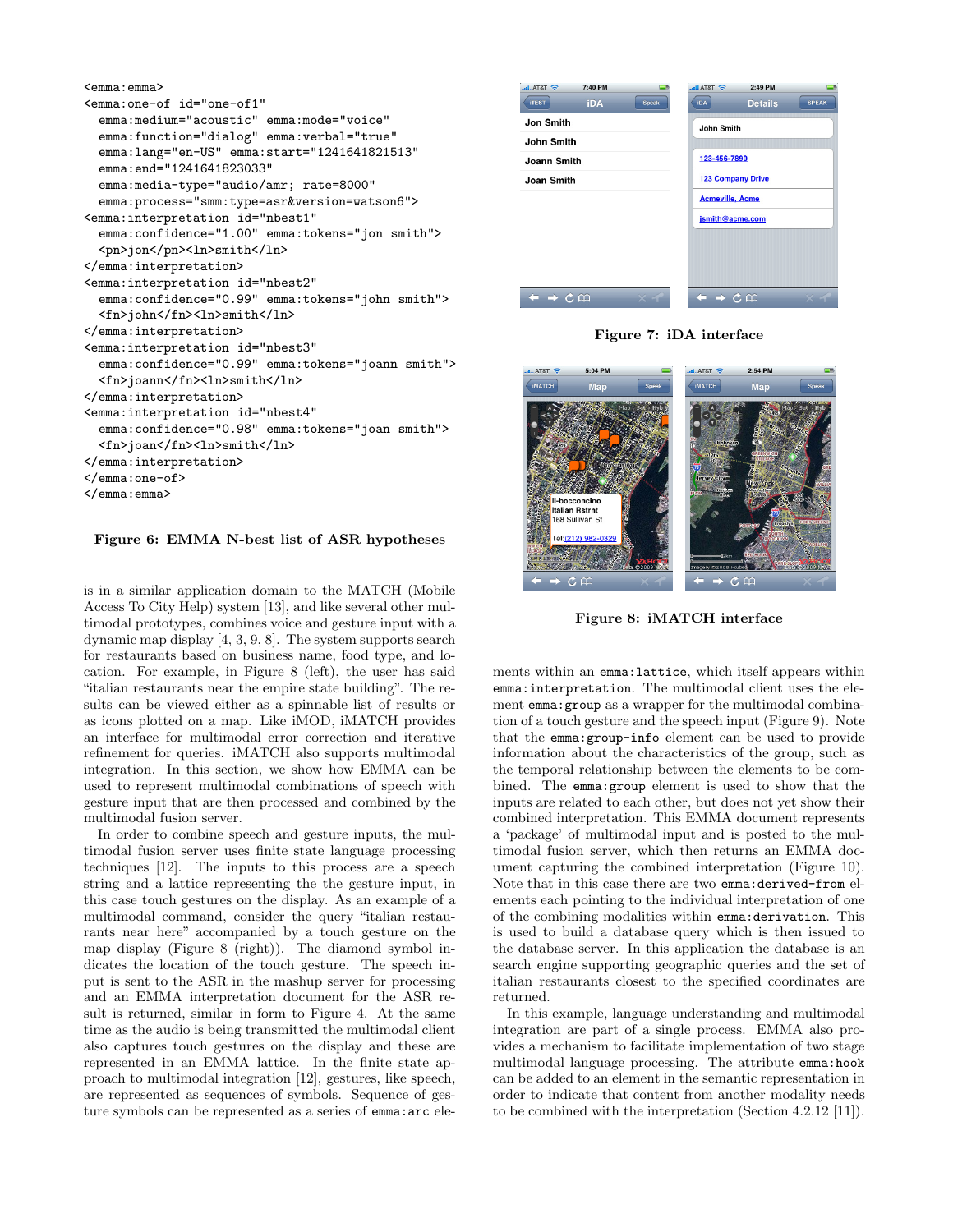```
<emma:emma>
 <emma:group
  emma:medium="acoustic,tactile"
  emma:mode="voice,touch" emma:function="dialog">
  <emma:interpretation id="speech1"
   emma:confidence="0.9" emma:verbal="true"
   emma:start="1241035886246" emma:end="1241035889306"
   emma:medium="acoustic" emma:mode="voice"
   emma:confidence="0.8" emma:lang="en-US"
   emma:process="smm:type=asr&version=asr_eng2.4"
   emma:media-type="audio/amr; rate=8000">
   <emma:literal>italian restaurants near here
   </emma:literal>
  </emma:interpretation>
  <emma:interpretation id="touch1"
      emma:confidence="0.8"
      emma:medium="tactile" emma:mode="touch"
       emma:start="1241035886250"
       emma:end="1241035886500">
       <emma:lattice initial="0" final="4">
        <emma:arc from="0" to="1">G</emma:arc>
        <emma:arc from="1" to="2">sel</emma:arc>
        <emma:arc from="2" to="3">coords</emma:arc>
        <emma:arc from="3" to="4">
        SEM([40.729567,-73.986053])</emma:arc>
       </emma:lattice>
  </emma:interpretation>
  <emma:group-info>temporal</emma:group-info>
 </emma:group>
</emma:emma>
```
**Figure 9: Multimodal input using emma:group**

### **4.4 Annotating geolocation using emma:group**

Another use case for EMMA is for capturing the combination of user input with geolocation. In some systems there may be a constant stream of GPS updates from the mobile device to a dialog or interaction manager and GPS information can be directly accessed when a user input reaches the dialog manager. In many cases though, it may not be desirable to use data bandwidth for this constant stream of GPS and will be more effective to pass GPS information along with user inputs. This is also important for cases where the device location changes rapidly, such as while driving, since it may be important to know where the user was when they issued a command, rather than where they are when the dialog manager processes their input. The emma:group element can be used for this purpose. Spoken or multimodal input can be grouped with the geolocation of the device when that input was received, as in the example in Figure 11. Note that in this instance emma:group-info is used to indicate that the reason for the grouping is geolocation.

### **5. CONCLUSION**

EMMA provides a highly expressive language for representation of inputs to both multimodal and unimodal systems, and simplifies plug-and-play of different system components and modalities. We have illustrated the practical use of EMMA within an architecture for rapid prototyping of multimodal applications and shown how features of EMMA can be used to support important features of multimodal inter-

```
<emma:emma>
 <emma:interpretation
  emma:medium="acoustic,tactile"
  emma:mode="voice,touch" emma:function="dialog"
  emma:process="smm:type=fusion&version=watson6"
  emma:start="1241035886246" emma:end="1241035889306"
    <query>
     <cuisine>italian</cuisine>
     <location>[40.729567,-73.986053]</location>
    </query>
   <emma:derived-from resource="#speech1"/>
  <emma:derived-from resource="#touch1"/>
  </emma:interpretation>
  <emma:derivation>
     <emma:interpretation id="speech1"
       emma:confidence="0.9"
       emma:start="1241035886246"
       emma:end="1241035889306" emma:verbal="true"
       emma:medium="acoustic" emma:mode="voice"
       emma:confidence="0.8" emma:lang="en-US"
       emma:process="smm:type=asr&version=asr_eng2.4"
       emma:media-type="audio/amr; rate=8000">
       <emma:literal>italian restaurants near here
       </emma:literal>
     </emma:interpretation>
     <emma:interpretation
       id="touch1"
       emma:confidence="0.8"
       emma:medium="tactile" emma:mode="touch"
       emma:start="1241035886250"
       emma:end="1241035886500">
       <emma:lattice initial="0" final="4">
        <emma:arc from="0" to="1">G</emma:arc>
        <emma:arc from="1" to="2">sel</emma:arc>
        <emma:arc from="2" to="3">coords</emma:arc>
        <emma:arc from="3" to="4">
        SEM([40.729567,-73.986053])</emma:arc>
       </emma:lattice>
     </emma:interpretation>
   </emma:derivation>
</emma:emma>
```
#### **Figure 10: Combined multimodal input**

action for a broad range of domains. We presented sample applications spanning media search, local search, and corporate directory access. Some of the key features of EMMA for building multimodal interfaces are the ability to represent uncertainty, using the emma:one-of element and emma:confidence and the use of the emma:group element to represent 'packages' of multimodal input for integration by a fusion server, combining speech input with deictic gesture input or multimodal sensor data. The derivation mechanism using emma:derived-from and emma:derivation is also critical since it enables representation of the relationships among the multiple stages of processing that are characteristic of multimodal systems.

Both standards and authoring frameworks are notoriously difficult to quantitatively evaluate. One measure for EMMA is the number of groups adopting the standard. In the implementation report phase of the W3C process, 11 separate implementations of the EMMA standard were reported from